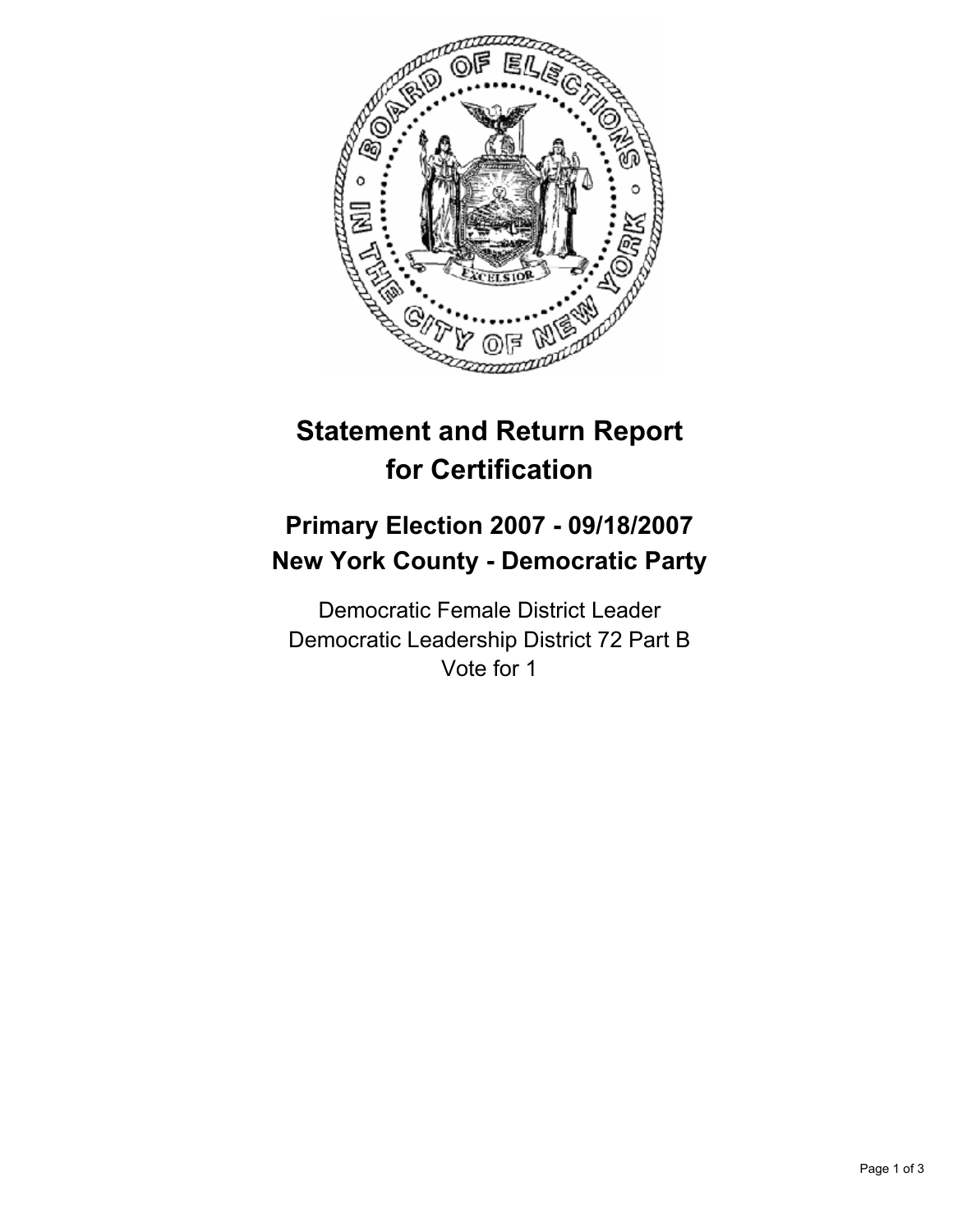

#### **Assembly District 72**

| <b>EMERGENCY</b>         | 4     |
|--------------------------|-------|
|                          |       |
| ABSENTEE/MILITARY        | 21    |
| AFFIDAVIT                | 20    |
| ALBANIA LOPEZ            | 899   |
| <b>MARIA MORILLO</b>     | 1,008 |
| <b>FRANCIA RODRIGUEZ</b> | 89    |
| YOCASTA SOSA             | 195   |
| <b>Total Votes</b>       | 2,191 |